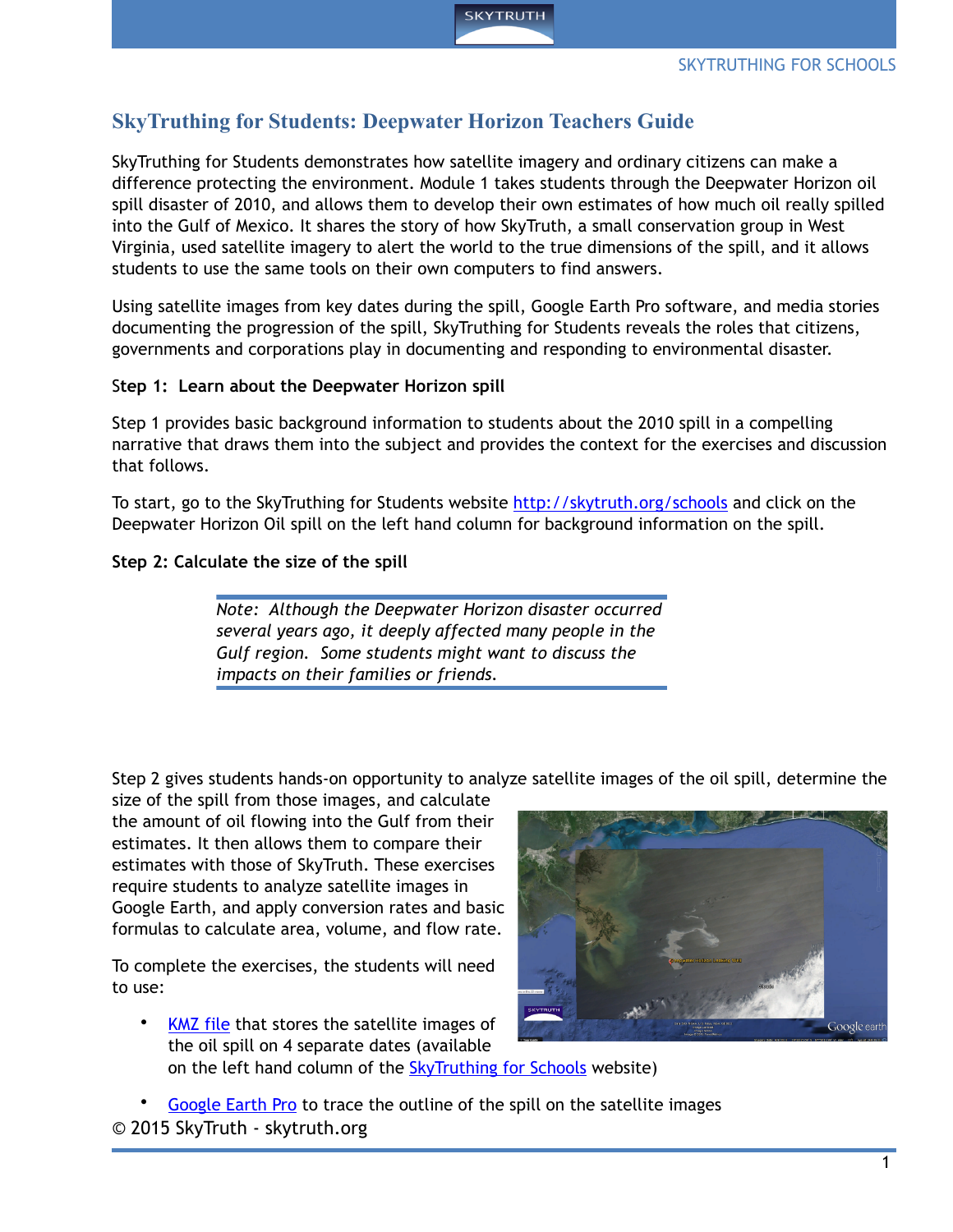The [Guide to using Google Earth Pro](http://skytruth.org/schools/wp-content/uploads/2015/04/Google-Earth-Guide.pdf) and worksheet to calculate the volume of oil spilled and flow rate of leaking oil on each of the dates.

As a first step, go to [the SkyTruthing for Students](http://skytruth.org/schools/) website and download the Guide to Using Google Earth Pro provided in the left-hand column. Following the steps in the guide, have the students use the satellite image provided in the KMZ file for April 25, 2010 to practice using Google Earth by outlining the area of the oil spill on that date.

The satellite images capture only the amount of oil at the surface. The amount of oil beneath the surface remains unknown. The National Oceanic and Atmospheric Administration has developed a simple demonstration to help students understand this concept. You can find it at:

## [http://response.restoration.noaa.gov/training-and-education/education-students-and-teachers/how](http://response.restoration.noaa.gov/training-and-education/education-students-and-teachers/how-does-oil-act-water.html)does-oil-act-water.html

Once students have mastered maneuvering in Google Earth Pro, and understand that the images capture only the surface oil and therefore reflect only the minimum amount of oil spilled, they can outline the spill area on the additional dates provided in the KMZ files.

Once they have determined the area on a given date, students can go to the worksheet to work through their calculations of volume and flow rate for each relevant date. The worksheet is available online at the SkyTruthing for Schools website and is attached to this Teacher's Guide as well.

## **Step 3: Explore the impact of spill estimates**

Step 3 explores the economic and political dynamics and motivations influencing the spill estimates released by BP and the federal government. The narrative describes the chronology of initial figures released by BP and the federal government, and how those figures were challenged by SkyTruth and university scientists. The narrative, combined with news stories from major outlets such as *The New York Times, The Washington Post*, and *The Los Angeles Times*, illustrates how citizen analysis of the spill and public awareness helped drive more accurate estimates of the spill. News stories include more indepth discussion about the factors influencing spill estimates, as well as the importance of developing accurate estimates. It provides context for the discussion questions that follow.

Tips for discussion questions:

1. What was the difference between Sky Truth's estimates of the spill and the Coast Guard's announcements of the spill size? Why do you think these were different?

*The U.S. Coast Guard and BP initially estimated the spill size of about 1,000 barrels per day. Early on in the spill, SkyTruth estimated that the flow rate was at least 5,000 barrels per day. Soon after that, the Coast Guard revised its estimate up to 5,000 barrels per day. Later, SkyTruth increased its estimate further to 26,500 barrels per day. But the Coast Guard continued to say the spill was 5,000 barrels per day for several weeks, despite evidence challenging that.*

*Topics to consider in discussing why these figures were different:*

• *The Coast Guard and BP were dealing with a major disaster requiring considerations of safety, containment of oil, and development of solutions to stop the spill. Estimating an accurate flow rate might not have been a top priority initially.*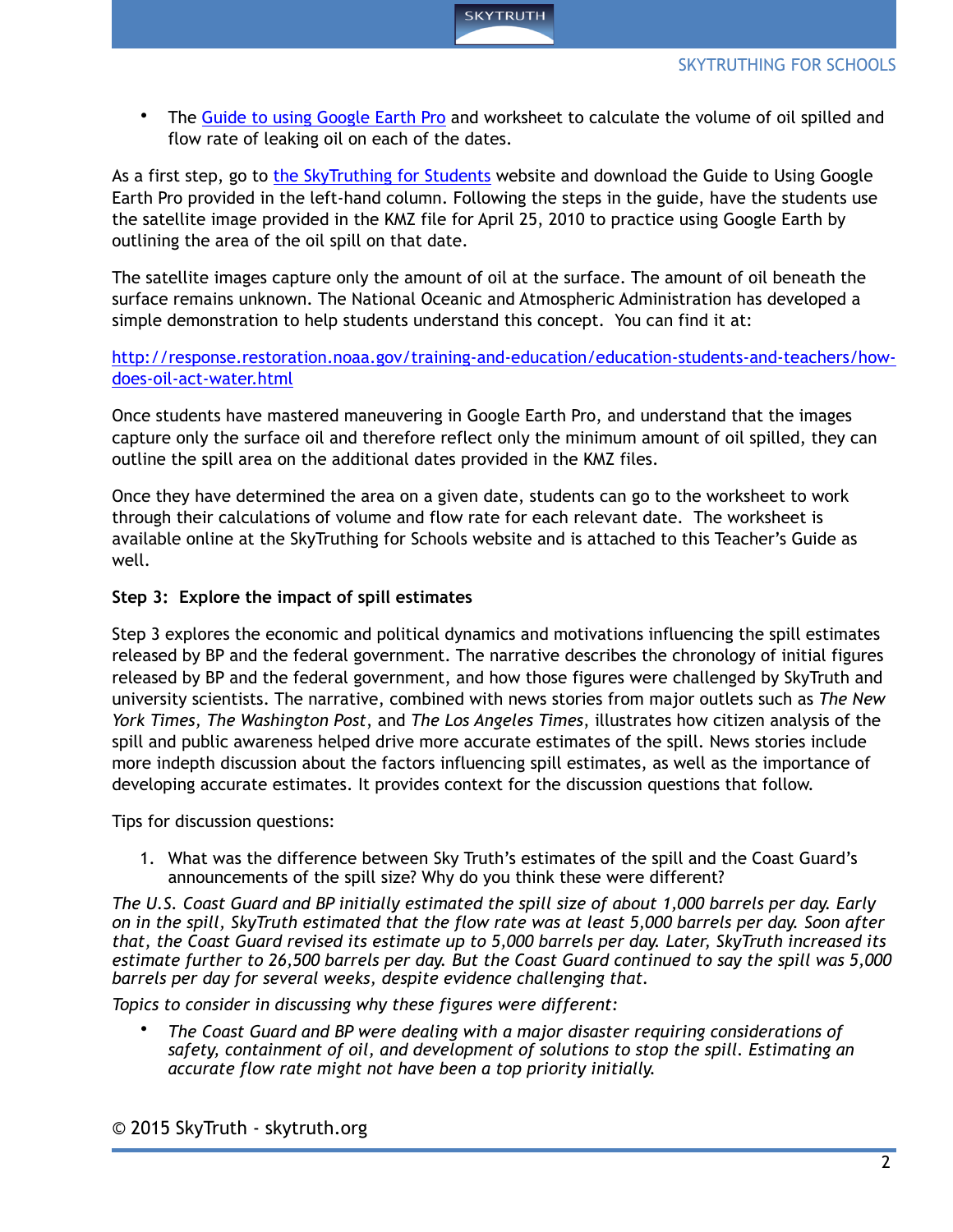

- *BP had strong incentive to minimize public perception and official estimates of the size of the spill for both public relations and economic reasons. They didn't want to look bad to their customers. Perhaps more significantly, under the federal Oil Pollution Act of 1990 (part of the Clean Water Act), BP would have to pay penalties for damages to natural resources based on the amount of oil spilled.*
- *Although the Coast Guard was the primary federal agency in charge of the cleanup, as the polluter with expertise in oil drilling, BP took the technical lead in responding to the spill. The Coast Guard relied heavily on that expertise throughout much of the response, including, possibly, initial estimates of the spill size.*

*See for example:* 

Judges Ruling on Gulf Oil Spill Lowers Ceiling on the Fine BP is Facing. *The New York Times*. January 15, 2015

[Scientists offered varied estimates, all high, on size of BP oil leak.](http://www.washingtonpost.com/wp-dyn/content/article/2010/06/10/AR2010061003683_2.html?hpid=topnews) *The Washington Post*. June 11, 2010.

2. Why do you think the government began revising its estimates? What role did satellite imagery, SkyTruth, and university scientists play in identifying a more accurate flow rate?

*Topics to consider in discussing why the government began revising its estimates:*

- *News stories revealed that outside scientists and citizens were challenging their figures, raising questions in the publics' mind and opening up the government to criticism. In a democracy, ultimately the government must respond to the people.*
- *The challenges raised by outside scientists and citizens alerted the government to errors in their estimates.*

*See for example:* "[Estimates Suggest Spill Is Biggest in U.S. History,](http://www.nytimes.com/2010/05/28/us/28flow.html?scp=5&sq=skytruth&st=cse&_r=1&)" *The New York Times*. May 28, 2010

*Topics to consider in discussing the role of satellite imagery and outside scientists.* 

- *Satellite imagery allowed those not on the scene of the spill to see for themselves what was happening on the water.*
- *University scientists and nonprofit citizen groups such as SkyTruth are independent of corporations such as BP and the federal government. Therefore, they aren't influenced by the same economic and political pressures faced by BP and the government. Scientists are dedicated to using scientific techniques to discover the truth. SkyTruth is dedicated to informing the public about environmental impacts. Neither would be harmed by estimating high flow rates.*
- *By revealing potential flaws in official estimates, and providing the public with that information, university scientists and SkyTruth gave the federal government incentive to develop more accurate flow estimates.*
- 3. Why does the amount of oil spilled matter?

*This Washington Post article below (and linked to in Step 3 of the lesson) provides a nice summary on the bottom of the first page about why spill estimates matter, namely: (1) understanding the capacity needed for containment and cleanup (2) setting fines that hold BP responsible for the spill and help recover damaged or lost natural resources (3) raising questions about government capability and accountability in the face of an environmental disaster.* 

[Scientists offered varied estimates, all high, on size of BP oil leak.](http://www.washingtonpost.com/wp-dyn/content/article/2010/06/10/AR2010061003683_2.html?hpid=topnews) *The Washington Post*. June 11, 2010.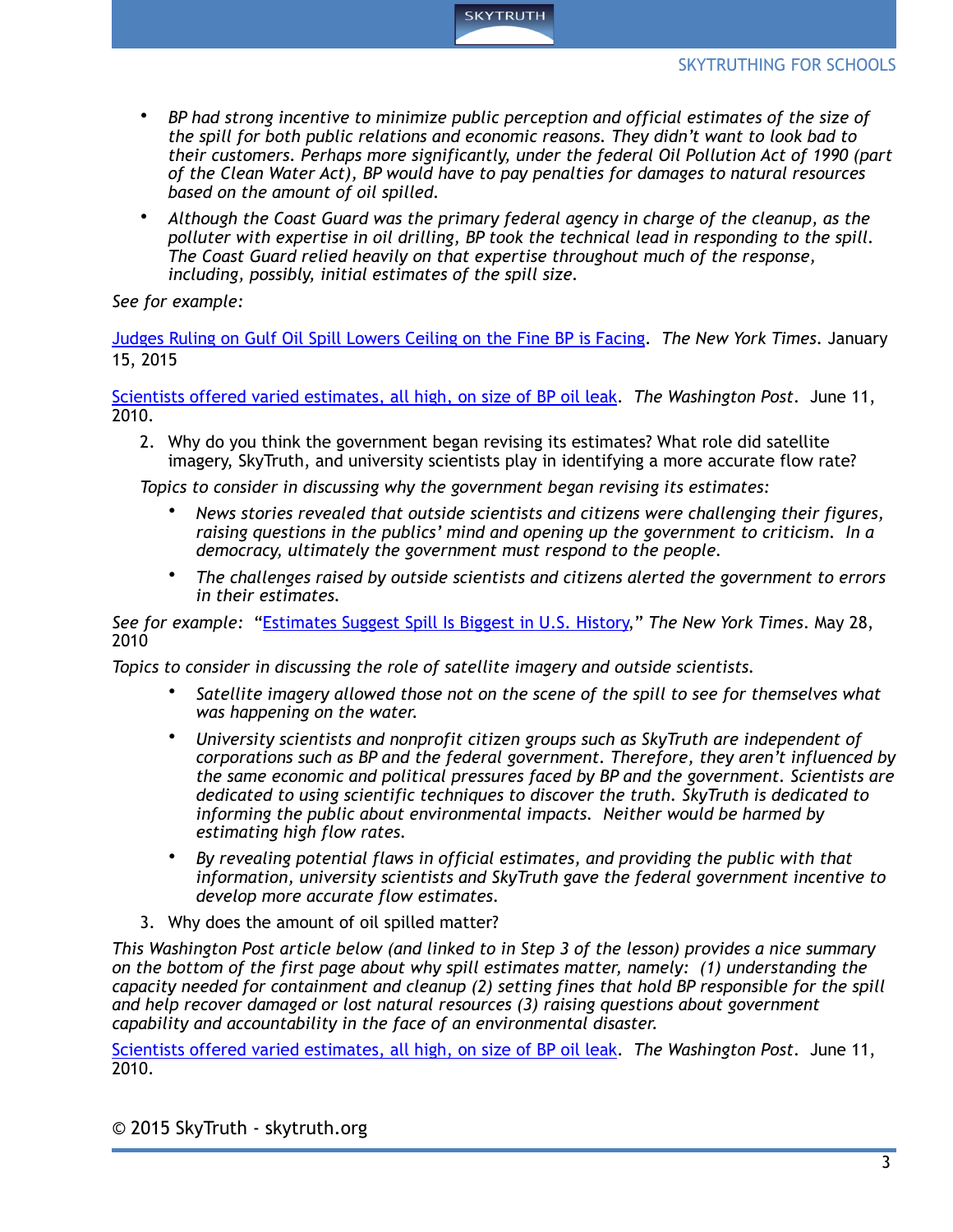

*In addition, the federal [Flow Rate Technical Group](http://www.ncbi.nlm.nih.gov/pmc/articles/PMC3528583/) discusses the importance of estimating flow rate in its final report ["Review of Flow Rate Estimates for Deepwater Horizon Spill"](http://www.ncbi.nlm.nih.gov/pmc/articles/PMC3528583/) Published in the Proceedings of the National Academy of Sciences in December 2011.* 

4. What roles do different entities play in resolving an environmental disaster such as this? What role does government play? What role do businesses play? What role do university scientists play? What role do private citizens and nonprofit organizations play? What role does the media play?

*Topics to consider in discussing the role of different entities:* 

- *The government has a responsibility to ensure that public resources such as water, fish, wildlife, and air are protected. It has a responsibility to ensure that pollution is cleaned up – typically by the polluter under many environmental laws.*
- *Businesses have a responsibility to conduct their operations safely to protect people and the environment. They have a responsibility to follow all laws, including laws that require them to clean up their pollution. They often have technical expertise that the government lacks, and therefore might be required to fulfill many of the technical requirements of clean up.*
- *University scientists and nonprofit citizen groups such as SkyTruth are independent of corporations such as BP and the federal government. Therefore, they aren't influenced by the same economic and political pressures faced by BP and the government. Scientists are dedicated to using scientific techniques to discover the truth. SkyTruth is dedicated to informing the public about environmental impacts. Neither would be harmed by estimating high flow rates.*
- *The media helped independent scientists and citizen groups such as SkyTruth get their message out to the public, and create public pressure for the government to develop more accurate estimates.*
- 5. How can information like this be used to avoid or minimize oil spills in the future?

*Topics to consider for the future:* 

- *Engineers need to understand just how much oil can gush from a large oil well deep in the Gulf, to develop more effective technologies to prevent or contain future spills.*
- *Environmental scientists need to know how much oil was released into the ecosystem to understand how oil affects water quality and marine life, and determine how to respond to spills to minimize the impact on marine life.*
- *Understanding the vast quantities of oil spilled can serve as a warning. No technology is failsafe all the time. Policymakers and the public need to be aware of the risks of choosing to allow drilling in deep seawater to make decisions about whether and how to drill safely.*

For comprehensive overview of the spill, use of satellite imagery to track its size, capping of the [well, and biological and policy implications for the future see: Norse, E.A. and Amos, J. "Impacts,](http://mcbi.marine-conservation.org/publications/pub_pdfs/Norse-and-Amos-2010.pdf)  Perceptions and Policy Implications of the Deepwater Horizon Oil and Gas Disaster." *Environmental Law Reporter*. 40 ELR 11058. November 2010.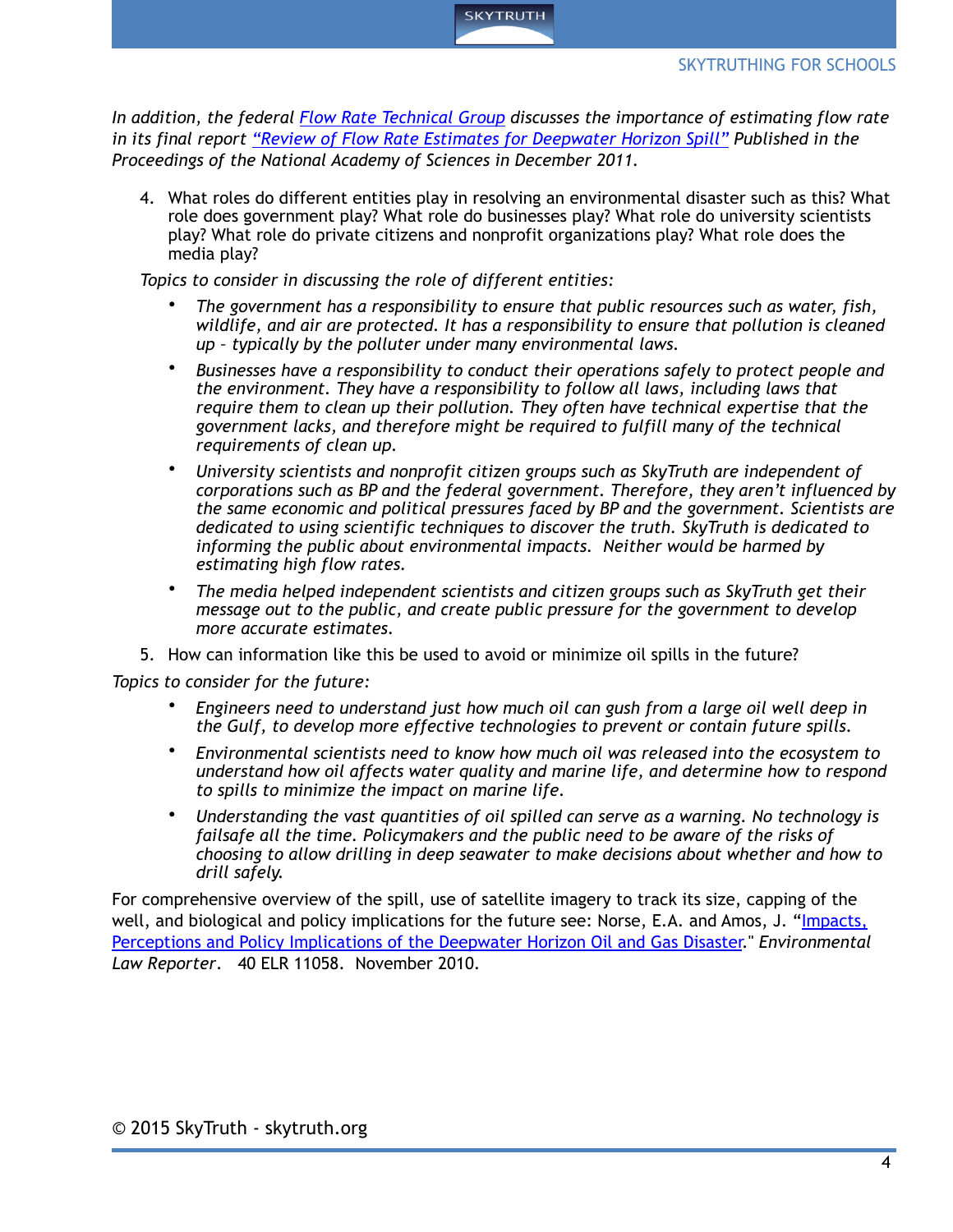

## **Science and Math Standards Addressed (grades 9-12)**

#### Standard 1: The Practice of Science

A: Scientific inquiry is a multifaceted activity; The processes of science include the formulation of scientifically investigable questions, construction of investigations into those questions, the collection of appropriate data, the evaluation of the meaning of those data, and the communication of this evaluation.

B: The processes of science frequently do not correspond to the traditional portrayal of "the scientific method."

C: Scientific argumentation is a necessary part of scientific inquiry and plays an important role in the generation and validation of scientific knowledge.

D: Scientific knowledge is based on observation and inference; it is important to recognize that these are very different things. Not only does science require creativity in its methods and processes, but also in its questions and explanations.

Benchmark - [SC.912.N.1.6:](http://www.cpalms.org/Public/PreviewStandard/Preview/1861) Describe how scientific inferences are drawn from scientific observations and provide examples from the content being studied.

Benchmark - [SC.912.N.1.7:](http://www.cpalms.org/Public/PreviewStandard/Preview/1862) Recognize the role of creativity in constructing scientific questions, methods and explanations.

#### Standard 4: Science and Society

As tomorrow's citizens, students should be able to identify issues about which society could provide input, formulate scientifically investigable questions about those issues, construct investigations of their questions, collect and evaluate data from their investigations, and develop scientific recommendations based upon their findings.

Benchmark - [SC.912.N.4.1:](http://www.cpalms.org/Public/PreviewStandard/Preview/1876) Explain how scientific knowledge and reasoning provide an empirically-based perspective to inform society's decision making.

#### Standards addressed in Environmental Science and Marine Science courses:

[SC.912.E.6.6](http://www.cpalms.org/Public/PreviewStandard/Preview/1892) Analyze past, present, and potential future consequences to the environment resulting from various energy production technologies.

[SC.912.L.17.11](http://www.cpalms.org/Public/PreviewStandard/Preview/2039) Evaluate the costs and benefits of renewable and nonrenewable resources, such as water, energy, fossil fuels, wildlife, and forests.

[SC.912.L.17.13](http://www.cpalms.org/Public/PreviewStandard/Preview/2040) Discuss the need for adequate monitoring of environmental parameters when making policy decisions.

[SC.912.L.17.16](http://www.cpalms.org/Public/PreviewStandard/Preview/2041) Discuss the large-scale environmental impacts resulting from human activity, including waste spills, oil spills, runoff, greenhouse gases, ozone depletion, and surface and groundwater pollution.

© 2015 SkyTruth - skytruth.org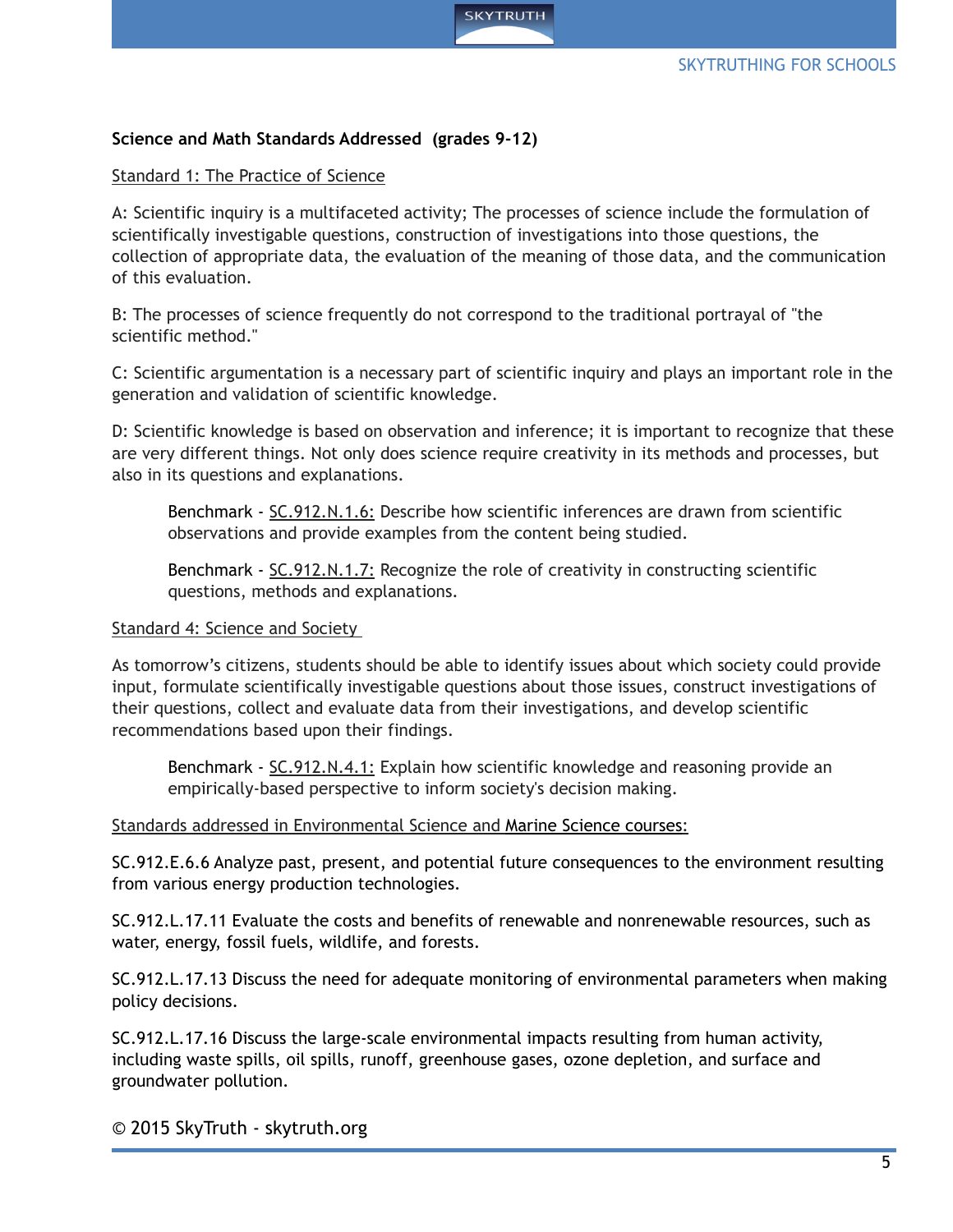[SC.912.N.4.2](http://www.cpalms.org/Public/PreviewStandard/Preview/1877) Weigh the merits of alternative strategies for solving a specific societal problem by comparing a number of different costs and benefits, such as human, economic, and environmental.

**SKYTRUTH** 

# Language Arts Standards

[LAFS.1112.RST.1.2](http://www.cpalms.org/Public/PreviewStandard/Preview/6205) Determine the central ideas or conclusions of a text; summarize complex concepts, processes, or information presented in a text by paraphrasing them in simpler but still accurate terms.

[LAFS.1112.RST.1.3](http://www.cpalms.org/Public/PreviewStandard/Preview/6206) Follow precisely a complex multistep procedure when carrying out experiments, taking measurements, or performing technical tasks; analyze the specific results based on explanations in the text.

[LAFS.1112.RST.3.9](http://www.cpalms.org/Public/PreviewStandard/Preview/6212) Synthesize information from a range of sources (e.g., texts, experiments, simulations) into a coherent understanding of a process, phenomenon, or concept, resolving conflicting information when possible.

[LAFS.1112.WHST.3.9 D](http://www.cpalms.org/Public/PreviewStandard/Preview/6250)raw evidence from informational texts to support analysis, reflection, and research.

# Integrating Standards for Mathematical Practice (MP)**:**

- MAFS.K12.MP.1.1 Make sense of problems and persevere in solving them.
- MAFS.K12.MP.2.1 Reason abstractly and quantitatively.
- MAFS.K12.MP.3.1 Construct viable arguments and critique the reasoning of others..
- MAFS.K12.MP.5.1 Use appropriate tools strategically.
- MAFS.K12.MP.6.1 Attend to precision.
- MAFS.K12.MP.7.1 Look for and make use of structure.
- MAFS.K12.MP.8.1 Look for and express regularity in repeated reasoning.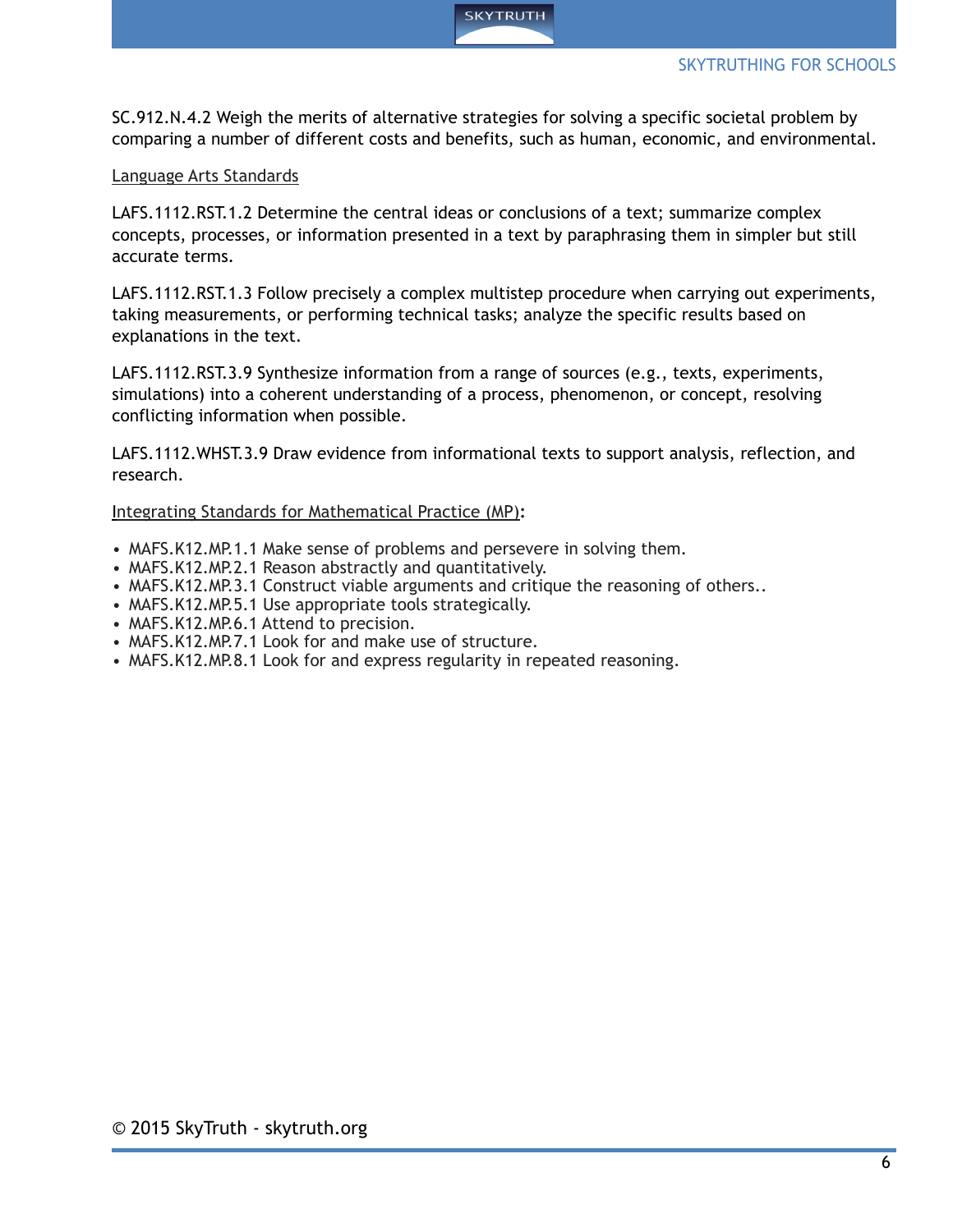

# **Oil Spill Flow Rate Calculations Worksheet**

Directions: Find out how SkyTruth calculated the minimum flow rate of the oil spill on a given day by following these steps:

**SKYTRUTH** 

- 1. Use Google Earth Pro to measure the area (A) of the oil slick that can be seen from space.
- 2. Calculate the minimum volume of the slick, in cubic meters  $(m<sup>3</sup>)$ , assuming a depth of 1 micron, or µ.
- 3. Convert the volume of oil in cubic meters to volume in barrels  $(V_{\text{bb}})$ .
- 4. Calculate the flow rate by dividing the number of barrels of oil leaked by the number of days the well head was leaking.

**Step 1)** Using the steps outlined in the **Guide to Using Google Earth Pro**, draw a polygon around the oil spill and find the area, A, in square kilometers  $(km^2)$  from Google Earth. Record your measurements in the Area column of the Oil Spill Area and Estimated Volume Chart below.

**Step 2)** Calculate the minimum volume of the spill, in cubic meters, or m<sup>3</sup>. Working through the conversions shows that the volume of 1 km<sup>2</sup> at 1  $\mu$  = 1 m<sup>3</sup>. Therefore, the area you determined in  $km<sup>2</sup>$  equals the volume in  $m<sup>3</sup>$ .

If you want to understand how that calculation works, see the Appendix below.

Regardless, record your values for the Area ( $km^2$ ) and Estimated Volume ( $m^3$ ) in the Oil Spill Area and Estimated Volume Chart below.

## **OIL SPILL AREA AND ESTIMATED VOLUME CHART**

| date           | Area $(km2)$ | <b>Estimated Volume (m<sup>3</sup>)</b> |  |
|----------------|--------------|-----------------------------------------|--|
| April 25, 2010 |              |                                         |  |
| April 27, 2010 |              |                                         |  |
| April 29, 2010 |              |                                         |  |
| May 1, 2010    |              |                                         |  |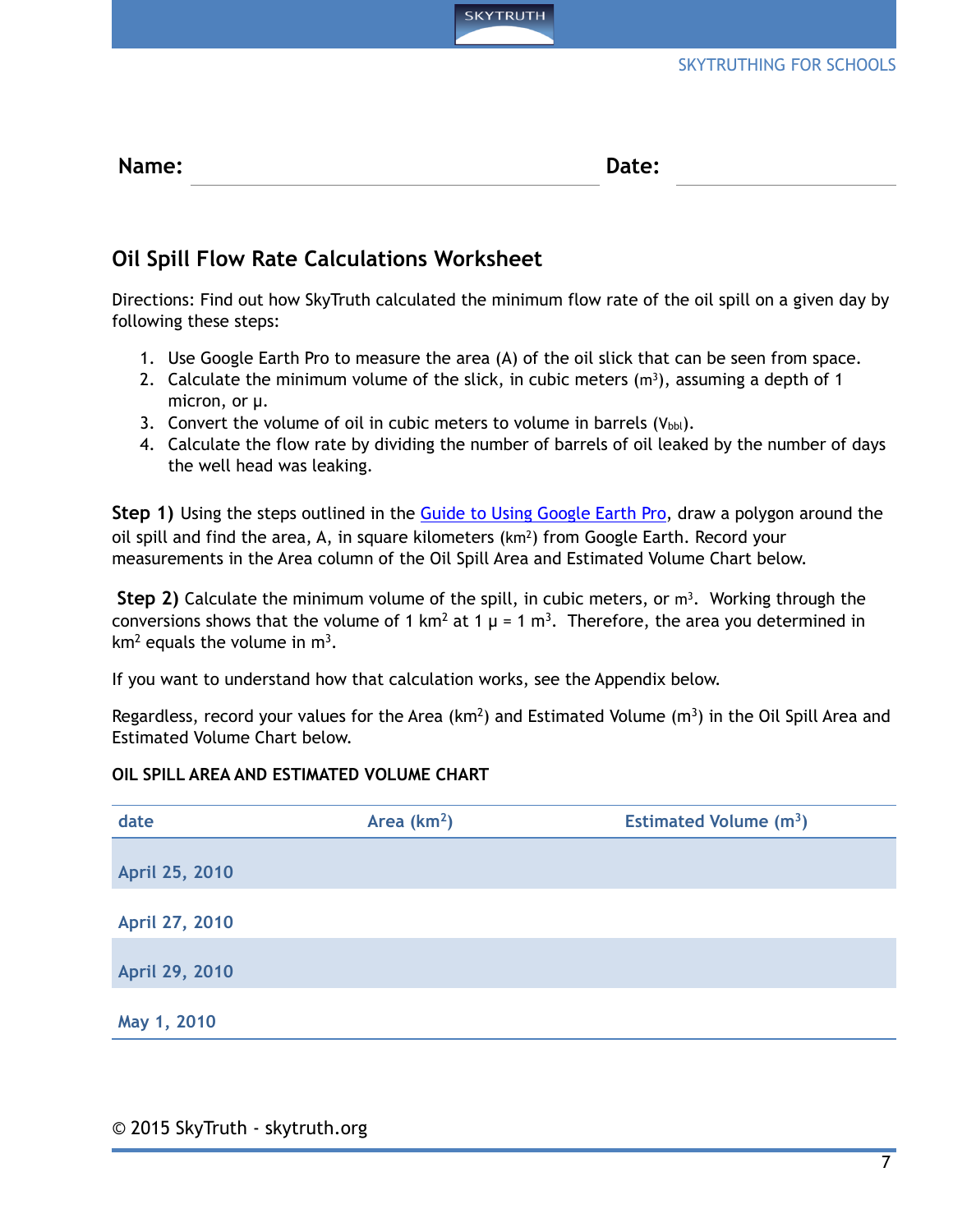

**Step 3)** Convert the oil slick volume in cubic meters to slick volume in barrels. To do this, multiply slick volume in cubic meters by the number of liters in a cubic meter (1,000), and then convert that to barrels.

To calculate the number of liters of oil on each day, multiply the number of cubic meters you got in the Estimated Volume above, by 1000. Record your numbers in the "slick volume (L)" column of the Flow Rate Chart.

 $1 m<sup>3</sup> = 10 X 10 X 10 L = 1,000 L$ 

Then convert liters to barrels. Barrels are much larger than liters. Each liter is 0.00628981077 of a barrel. To find the number of barrels on each day, multiply the amount in the "slick volume (L)" column by 0.00628981077. This is the estimated number of barrels seen from space on the surface of the ocean that day. Record your numbers in the "slick volume (bbl)" of the Flow Rate Chart.

**Step 4)** Calculate the flow rate/per day. The flow rate equals the total number of barrels estimated for that day divided by the number of days the well head had been leaking. (The oil rig exploded on April 20, 2010.)

Flow rate = total  $V_{\text{bb}}$  of oil leaked/ number of days leaking

| date           | slick volume<br>(L) | slick volume<br>(bbl) | # of days<br>leaking | flow rate (bbl/# days) |
|----------------|---------------------|-----------------------|----------------------|------------------------|
| April 25, 2010 |                     |                       |                      |                        |
| April 27, 2010 |                     |                       |                      |                        |
| April 29, 2010 |                     |                       |                      |                        |
| May 1, 2010    |                     |                       |                      |                        |

**FLOW RATE CHART**